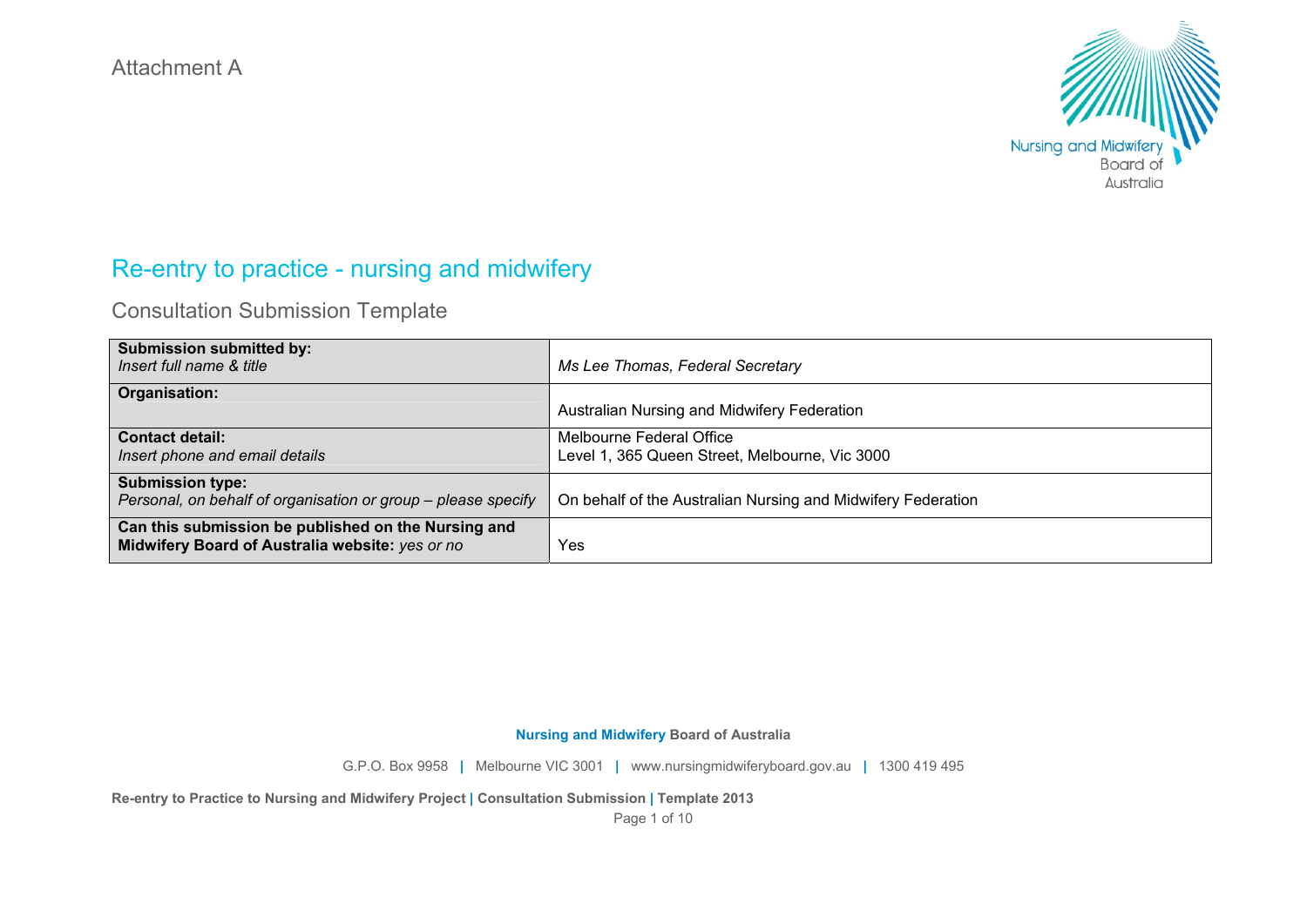

**In your opinion will the National Board's preferred option (option 2) improve current re-entry practises and better support individuals returning to the profession/s, whilst continuing to provide protection to the public?** 

The ANMF supports the NMBAs proposal for making provisional registration available to individuals who are seeking to re-enter the nursing and midwifery professions. The inclusion of nationally consistent guidelines for supervisors, the increased use of supervised practice, and the opportunity for employment, are all welcomed. However, there are several issues which require clarification in order for us to fully endorse Option 2 as outlined in the Re-entry to practice public consultation paper.

**Are there any jurisdiction specific issues relating to this proposal for you or your organisation/group? If so which and why?** 

The ANMF has concerns about consistency across the country. Our particular concern is the powers that appear to be vested in the "state and territory Boards" with repeated emphasis throughout each of the draft documents accompanying the Re-entry to practice public consultation paper. Our understanding had been that the role of the state and territory offices of the National Board was to provide local administration of certain functions of the Board. Our chief concern is that over the life of the National Registration and Accreditation Scheme (NRAS) there appears to have been an increase in areas of decision making by jurisdictions. This potentially perpetuates inconsistencies inherent in the pre-NRAS arrangements of state and territory based Boards with decision making affecting nurse and midwife registrants.

An example of the consultation paper's emphasis is:

#### **Nursing and Midwifery Board of Australia**

G.P.O. Box 9958 **|** Melbourne VIC 3001 **|** www.nursingmidwiferyboard.gov.au **|** 1300 419 495

**Re-entry to Practice to Nursing and Midwifery Project | Consultation Submission | Template 2013** 

Page 2 of 10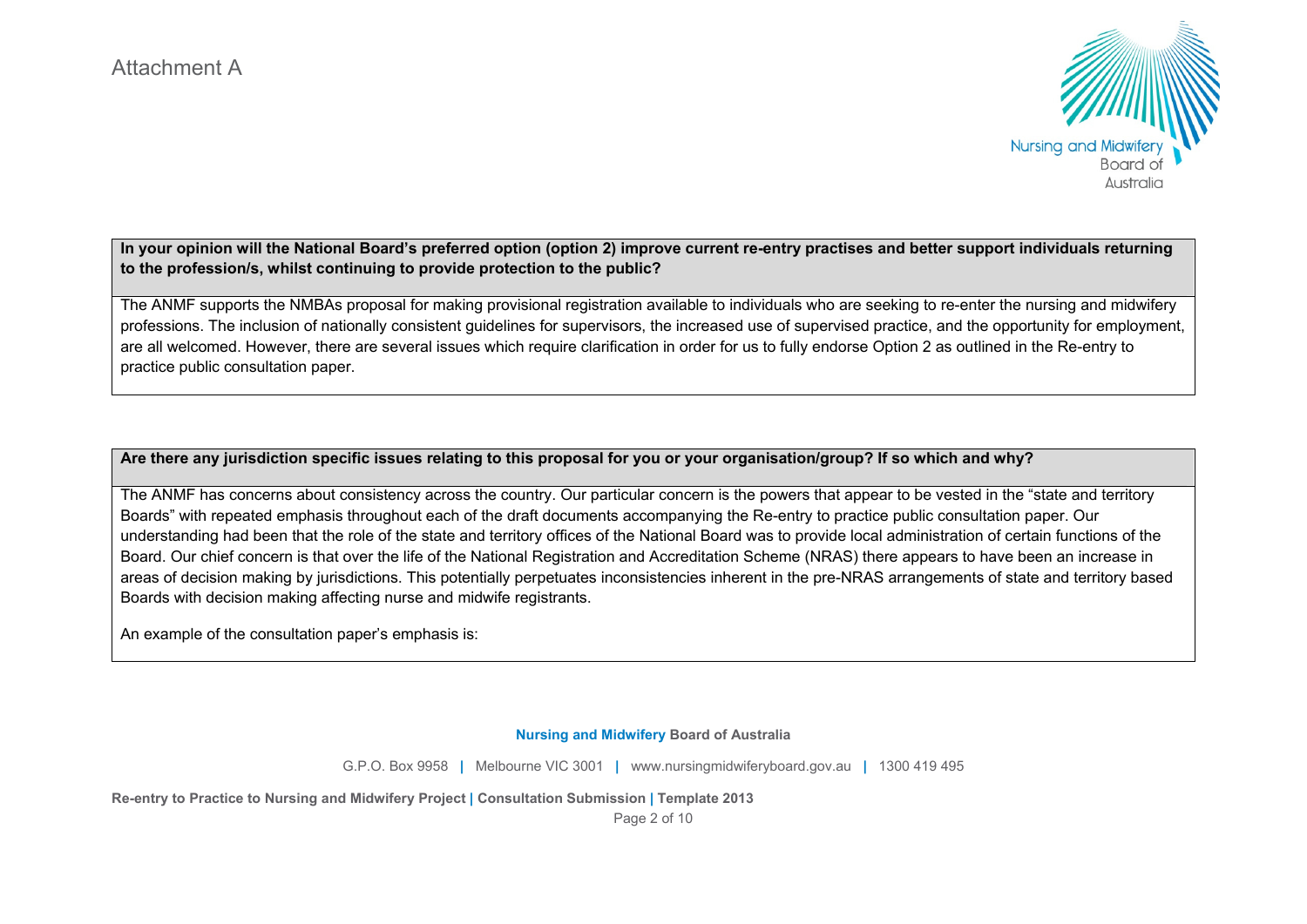

The Re-entry to practice policy makes it clear that it is the relevant state or territory board or registration committee of the NMBA that, on the merits of each case, makes individual decisions, about whether a person applying for re-entry to the profession who has not practised for a period of between five and ten years, need to be directed to a Board approved period of supervised practice or to a Board-approved re-entry to practice program. (p.1. Principles for assessing nursing and midwifery applicants for re-entry to practice)

While the draft *Re-entry to practice policy* refers to 'the National Board' the remainder of the draft documents focus on the 'state and territory boards and registration committees of the NMBA'. Although the principles have been developed to assist the state and territory boards' decision making, there is little assurance of consistency in their individual interpretation of the principles and assessments of re-entry applications. This is contradictory to the stated intent of re-entry to practice policy which is to create greater consistency across Boards under the NRAS.

In an effort to provide flexibility, the NMBA's proposed policy may be compromising consistency through devolving decision making to the state and territory boards. This may create the scenario where applicants will choose a different state or territory (that is, "shop around" states and territories) in order to facilitate the re-entry process.

**Nursing and Midwifery Board of Australia** 

G.P.O. Box 9958 **|** Melbourne VIC 3001 **|** www.nursingmidwiferyboard.gov.au **|** 1300 419 495

**Re-entry to Practice to Nursing and Midwifery Project | Consultation Submission | Template 2013** 

Page 3 of 10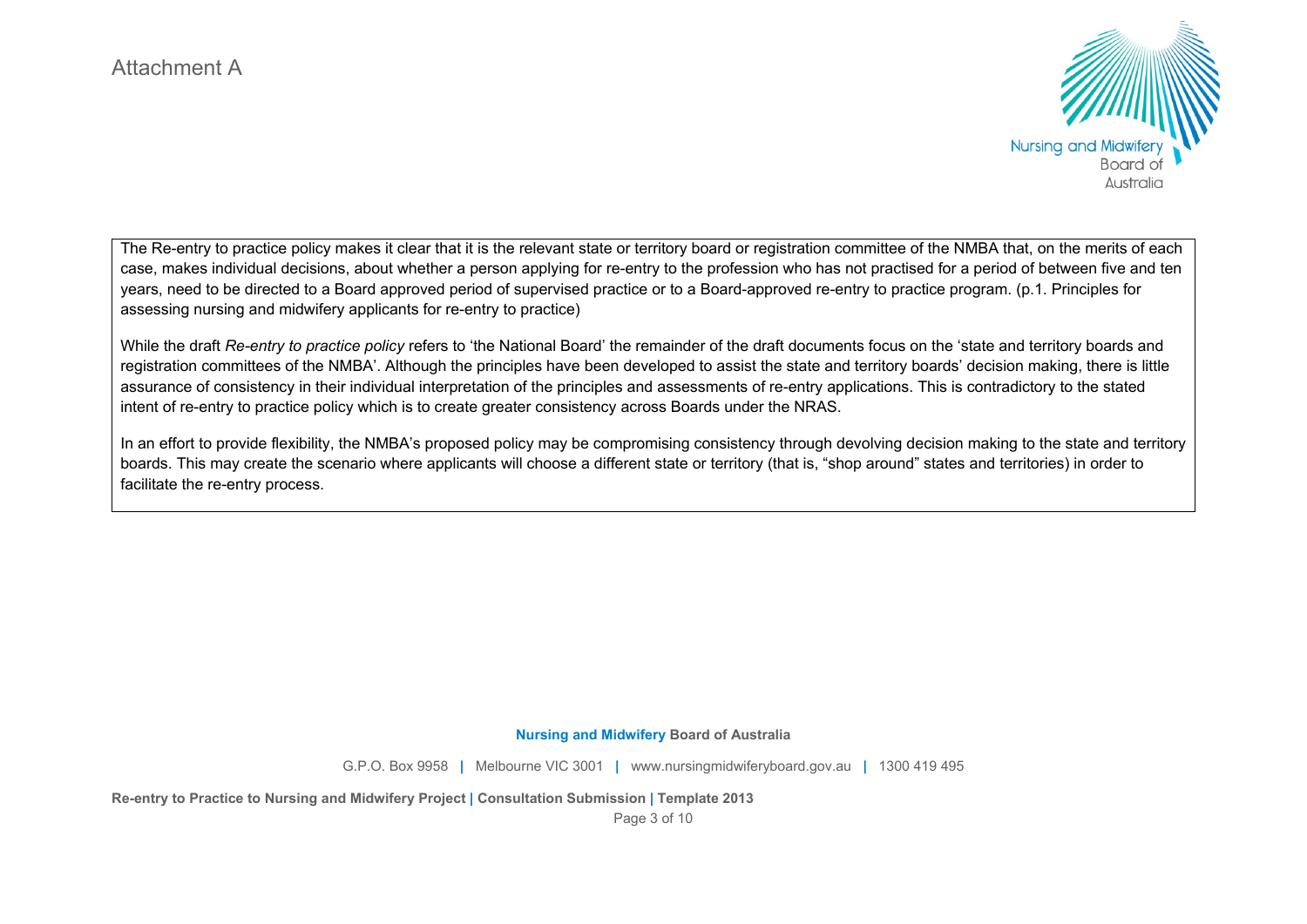

## **Would you suggest any alterations to the suite of re-entry to practice documents? If so which document, what would you alter and why?**

The ANMF makes the following alterations, comments and questions on the suite of re-entry to practice documents:

### **Draft Re-entry to practice policy:**

- the ANMF supports opening the Provisional register to the nursing and midwifery professions and thereby making this consistent across the National Boards.
- assessment is based on 'qualifications' (p.2.) does not ask for any other qualifications which may have been gained outside of nursing or midwifery studies that could be equally relevant to a person's area of practice such as business management, research, public health, or health policy.
- focus on return to clinical practice a nurse or midwife may want to re-register to return to nursing or midwifery policy/research/education/management positions (refer to NMBA definition of 'Practice'). These applicants should not be encouraged to transfer to the non-practising register as they meet the definition of practise as defined by NMBA.
- the ANMF reiterates the point made in previous submissions on the re-entry to practice policy on exercising discretion for applicants who have been absent from the register/practice for ten years or more. We request consideration for individual assessment as to the appropriate pathway for re-entry. There is no other national Board with such a discriminatory policy.

#### **Nursing and Midwifery Board of Australia**

G.P.O. Box 9958 **|** Melbourne VIC 3001 **|** www.nursingmidwiferyboard.gov.au **|** 1300 419 495

**Re-entry to Practice to Nursing and Midwifery Project | Consultation Submission | Template 2013** 

Page 4 of 10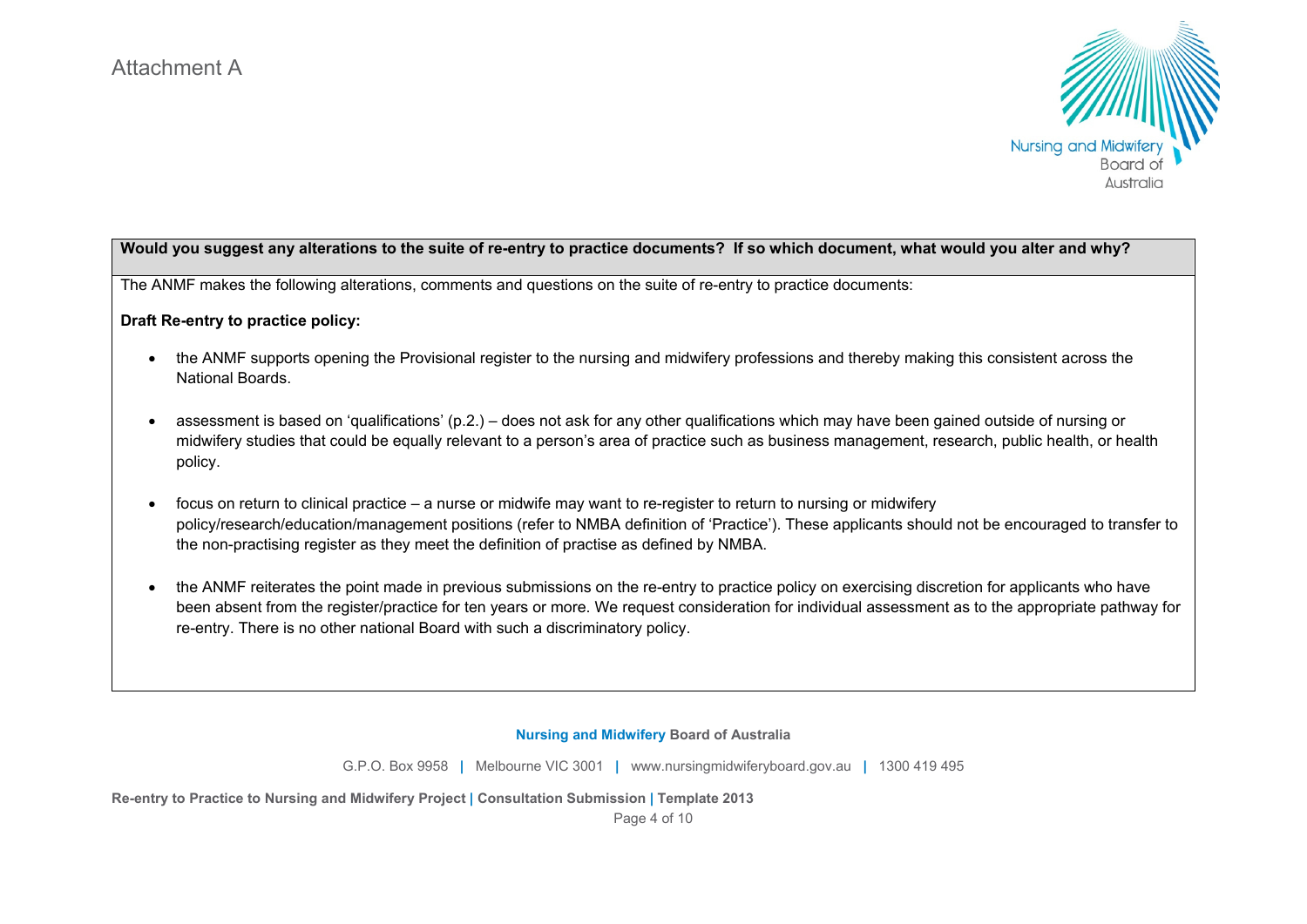

**Draft Principles for assessing nursing and midwifery applicants for re-entry to practice:** 

- The ANMF does not see any benefit in requiring information as to reason/s for desire to re-enter the profession/s.
- Exemplar 1, point 8, (p. 4.) we consider it not appropriate for the applicant to provide evidence of an offer of employment at the start of the process. We request removal of the dot point "Able to provide evidence of an offer of employment".
- Exemplar 2, point 8, (p. 4.) similarly we consider it not appropriate for the applicant to be assessed on inability to provide evidence of an offer of employment at the start of the process. We request removal of point 8 "Unable to provide evidence of an offer of employment".
- Exemplar 3, (p. 4.) the one criterion for assessment is inflexible as all nurses or midwives out of the workforce for a period greater than 10 years should not be judged as being the same. Consideration should be given to the nurse/midwife who has maintained connections with their profession through for example, subscription to and reading of professional literature, attendance at seminars/forums/conferences, membership of a professional association, or even certain types of employment in the health/aged care sectors, as well as personal caring responsibilities (children, elderly family members or those with a disability).
- $\bullet$  *Definitions:*
	- Recency of practice: clarification is sought on the meaning of 'suitable connection'
	- $\circ$  Supervised practice: elsewhere the 450 hours of recency of practice has the additional qualifier of 'within five years' (for example, p.2. of the Policy).

#### **Nursing and Midwifery Board of Australia**

G.P.O. Box 9958 **|** Melbourne VIC 3001 **|** www.nursingmidwiferyboard.gov.au **|** 1300 419 495

**Re-entry to Practice to Nursing and Midwifery Project | Consultation Submission | Template 2013** 

Page 5 of 10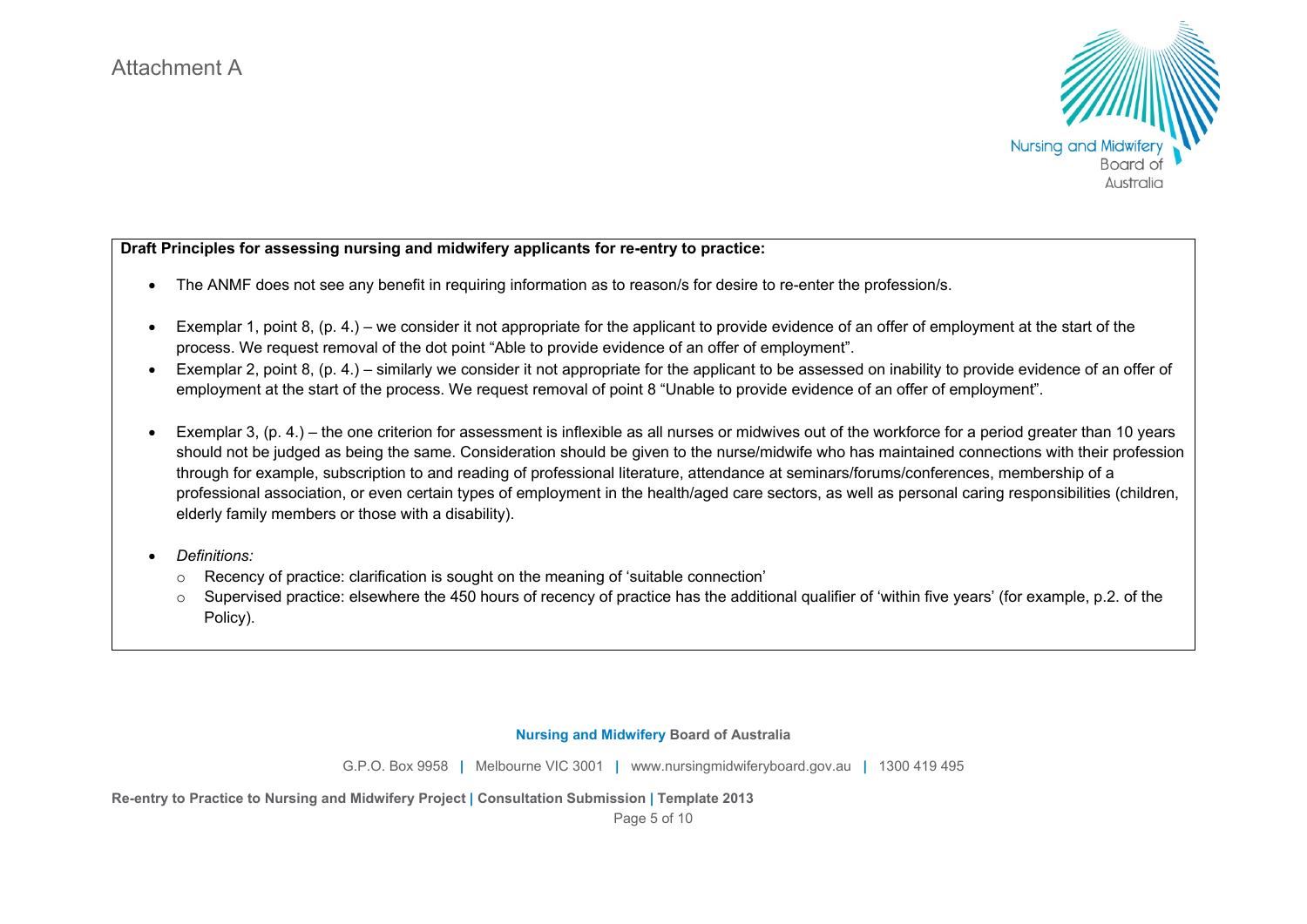

 The focus for supervised practice is on clinical experience and clinical placements – this serves to restrict return to the professions to clinical practice only, rather than to the chosen area of practice for the individual nurse/midwife which could be in a non-clinical field.

## **Recency of practice/Re-entry to practice Self Assessment Tool:**

- It is noted there are to be separate self assessment tools for registered nurses, registered midwives and enrolled nurses. Will stakeholders be given the opportunity to view the self assessment tool for registered midwives and enrolled nurses?
- The dual title could prove confusing to re-entry to practice applicants. We suggest reducing the title to 'Re-entry to practice Self Assessment Tool'. For clarity we suggest two separate assessment tools be developed: 'Recency of practice' and 'Re-entry to practice'
- We suggest removing the word 'questionnaire' as this is a tool to assist the individual registered nurse to assess their capabilities on re-entry to the workforce rather than a questionnaire.
- We support the use of the term 'confidence' as the central issue in the self assessment tool.
- The explanations on the first page of the self assessment tool do not provide sufficient clarity for the nurse/midwife re-entering the workforce.
- Last question (p.3 of 3): suggest reword to read: "Do you think you are ready to return to work **within your preferred area of nursing practice?**" Then remove the bracketed section after 'Please explain your response' which says (*provide reasons for …your intended practice*). Then allow the applicant to explain the focus of their prior practice so they will address how they can confidently resume practice in their chosen area. Alternatively, they can explain why they might want to make a change of practice area.

#### **Nursing and Midwifery Board of Australia**

G.P.O. Box 9958 **|** Melbourne VIC 3001 **|** www.nursingmidwiferyboard.gov.au **|** 1300 419 495

**Re-entry to Practice to Nursing and Midwifery Project | Consultation Submission | Template 2013** 

Page 6 of 10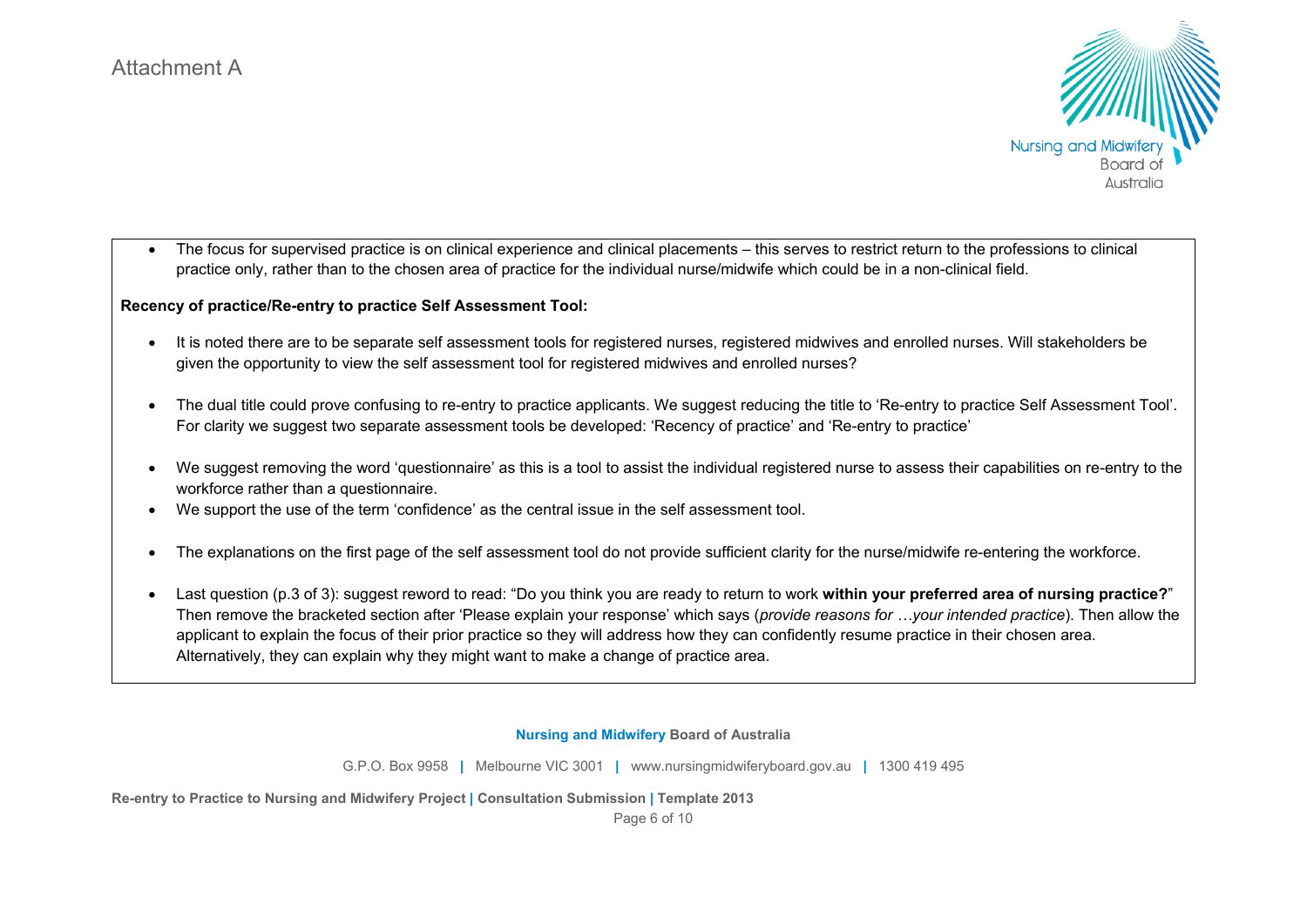

## **Fact Sheet:**

- Point 3, p.2 of 5: Changing from general registration to provisional registration this point is confusing as it stands.
- Point 2, p.3 of 5: Recency of practice/Return to practice Self Assessment Questionnaire as mentioned previously we suggest changing 'questionnaire' to 'tool'.
- The 'Optional documentation at the time of application' is both misplaced and misnamed. It would appear this documentation is not really 'optional' but a 'requirement' to be submitted. If this relates to Provisional registration then it belongs under Point 1, p.3 of 5: Application form for provisional registration as a third dot point.

## **Supervision guidelines for nursing and midwifery:**

- First dot point under 'The purpose of these guidelines…': replace 'persons supervising nurses and/or midwives with 'the registered nurse or registered midwife' supervising nurses and/or midwives', as these should be the only categories of health professional supervising the re-entry to practice of nurses and/or midwives.
- Under the heading Importance of supervision replace 'patients' with 'The public' has the right to expect ….
- Third paragraph, p.2: Reword to read 'Flexibility…diverse settings, complexity, individual capabilities and expectations are accommodated' (that is, remove 'different cases'). Complexity is not only related to 'cases' but workplace demands, protocols, professional boundaries and relationships, for example.

#### **Nursing and Midwifery Board of Australia**

G.P.O. Box 9958 **|** Melbourne VIC 3001 **|** www.nursingmidwiferyboard.gov.au **|** 1300 419 495

**Re-entry to Practice to Nursing and Midwifery Project | Consultation Submission | Template 2013** 

Page 7 of 10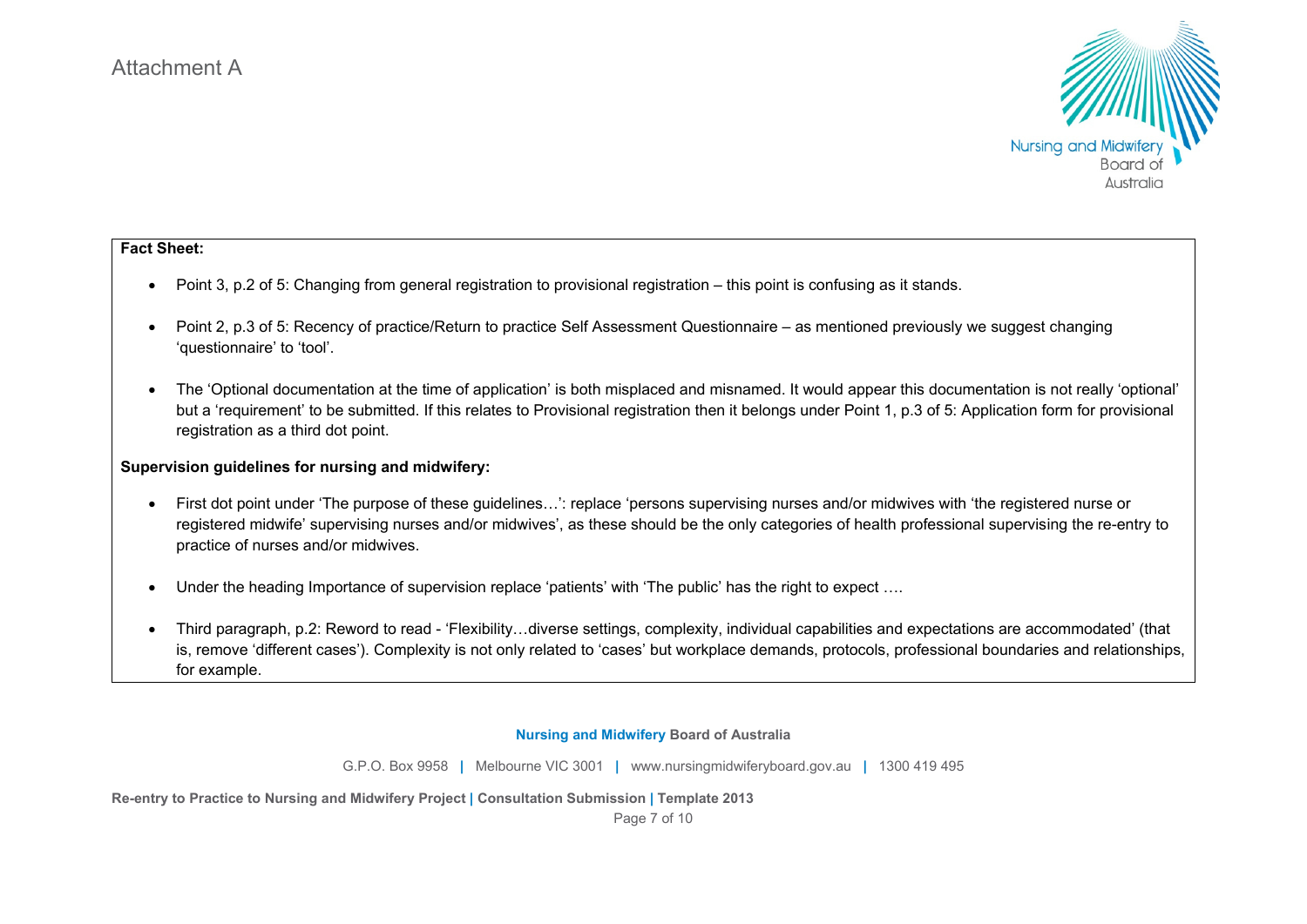

- Point 7, p.3: Reword to read '…the supervisee in conjunction with the supervisor must complete…' The onus here should be on the supervisor. The two week timeframe may not be long enough for some to get their plans completed, given that these nurses/midwives may have been absent from the workforce for some time. However, for others, who could be 'fast tracked' (see General Comments) due to demonstration of meeting practice standards, two weeks may be sufficient.
- Table 1, p. 5: It is not clearly stated who undertakes the reporting both progress and summative.
- Requirements and responsibilities of supervisors, Section 4, p. 6: The *National Competency Standards for the Enrolled Nurse* (the EN Standards) state that the enrolled nurse must practice nursing under the direction and supervision of a registered nurse. These standards provide no scope for an enrolled nurse to supervise nursing care or to assess competence. When reading the EN Standards together with those for the registered nurse, it is clear that the NMBA reserves the supervision of nursing practice exclusively to the registered nurse. It is not appropriate for the supervision guidelines to encourage an enrolled nurse to breach the scope of practice of enrolled nursing.
- Point 5, p.7: we suggest 'make sure' is not the appropriate wording here as the supervisor can facilitate a conducive environment to encourage this, but can't actually 'make sure' understanding of concepts.
- Point 7, p.7: we suggest reference to 'the Australian Nursing Council', which no longer exists, and the *Principles for the Assessment of the Competency for the Registered and Enrolled Nurse* be deleted, and replaced with *the NMBA Framework for assessing national competency standards for registered nurses, enrolled nurses and midwives,* which has recently been developed.
- Reference is made to appendices which have not accompanied the consultation papers.

#### **Nursing and Midwifery Board of Australia**

G.P.O. Box 9958 **|** Melbourne VIC 3001 **|** www.nursingmidwiferyboard.gov.au **|** 1300 419 495

**Re-entry to Practice to Nursing and Midwifery Project | Consultation Submission | Template 2013** 

Page 8 of 10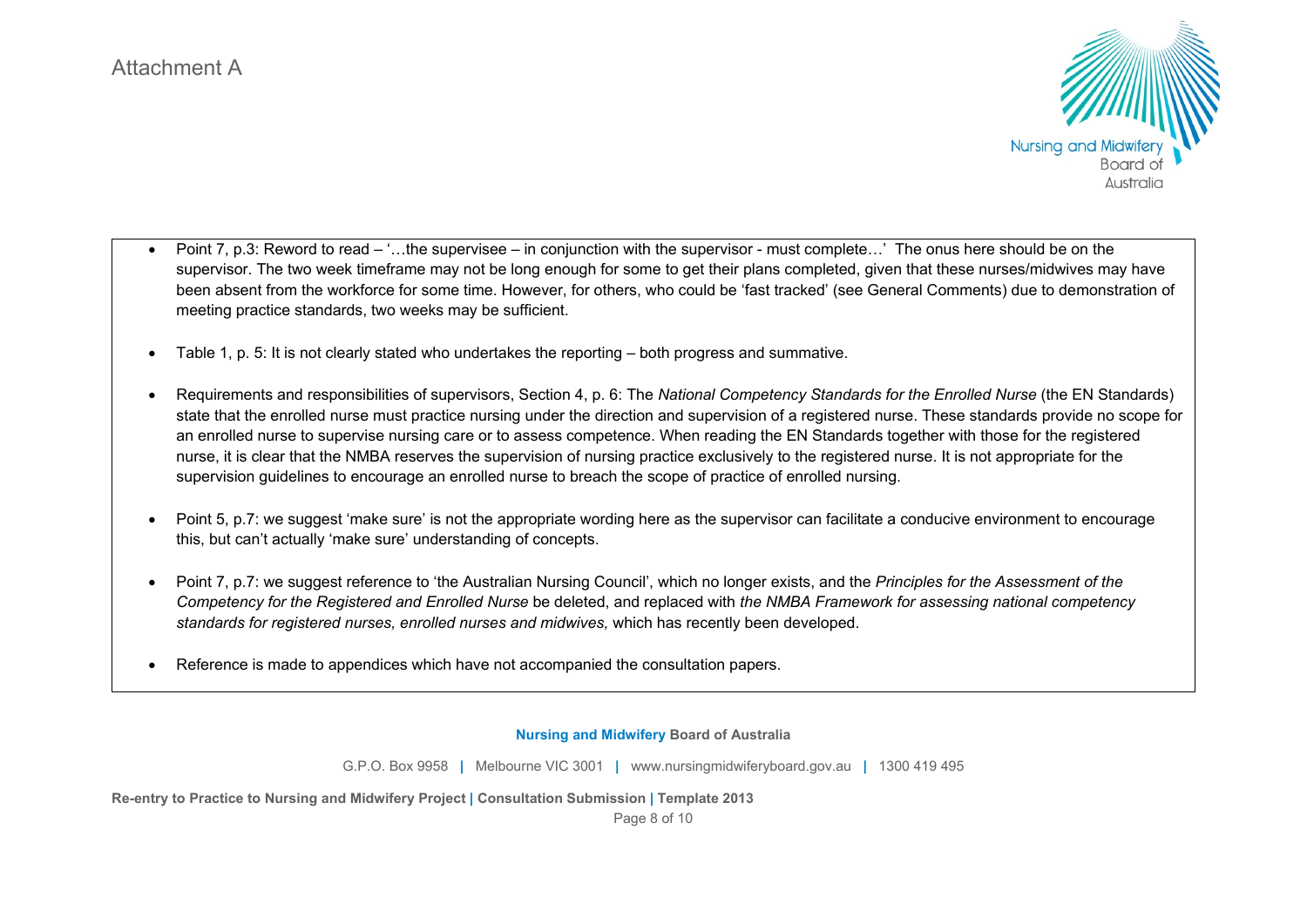

## **General comments:**

#### **Costs:**

The costs currently shown in the consultation paper reflect those applied across the National Boards. Our members and potential members contacting the State and Territory Branches will want to know the exact costs.

These fees should not exceed current application and registration fees for nurses and midwives.

Other cost issues are:

- The progression of registration applications. It seems the progression for Provisional registration is: apply for Provisional registration  $\rightarrow$  register on Provisional register → apply for General registration → register on General register, with significant fees attached to each of these points. Nurses and midwives should be the charged at the lowest end of the fee range because they are generally returning to the workforce for financial reasons.
- There is no doubt skills and practice experience of Provisional registration applicants will vary enormously. However, it is conceivable that some nurses/midwives returning to practice in Australia, may be assessed as fit to re-enter the register far sooner than others. These nurses/midwives could be "fast tracked" through the re-entry assessment process. Would full cost of both registrations apply?

**Nursing and Midwifery Board of Australia** 

G.P.O. Box 9958 **|** Melbourne VIC 3001 **|** www.nursingmidwiferyboard.gov.au **|** 1300 419 495

**Re-entry to Practice to Nursing and Midwifery Project | Consultation Submission | Template 2013** 

Page 9 of 10